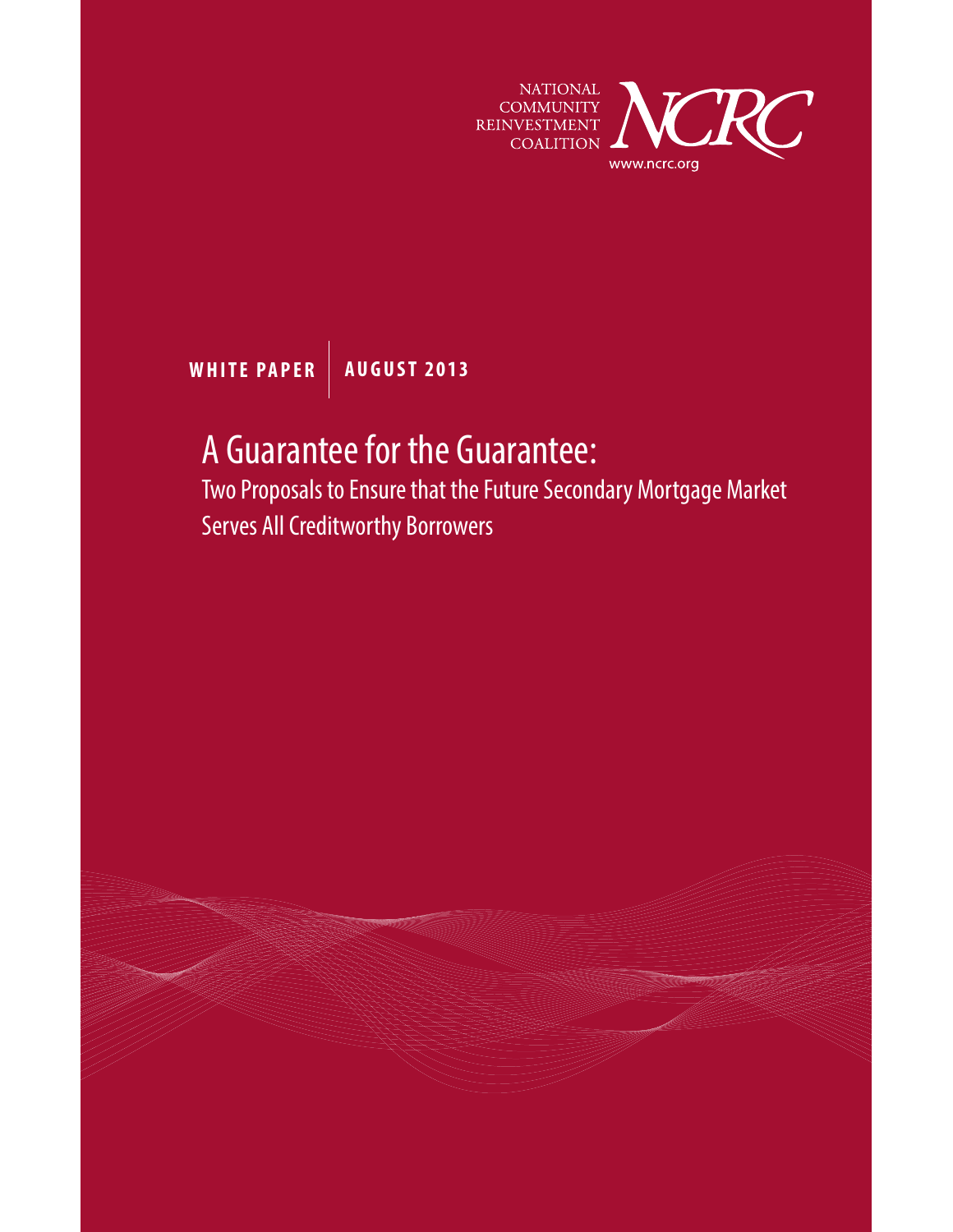### **About the National Community Reinvestment Coalition (NCRC)**

The National Community Reinvestment Coalition is a nonprofit, nonpartisan association of more than 600 organizations dedicated to the mission of building and protecting wealth in America's underserved communities. For more than 20 years, we've advocated to ensure vibrant communities for America's working families by actively promoting access to basic banking services and products, homeownership and the development of affordable rental housing, local business growth, and workforce training. Our members include community reinvestment organizations, community development corporations, community development financial institutions, local and state government agencies, faith-based institutions, community organizing and civil rights groups, minority and women-owned business associations, and social service providers from across the nation.

This white paper contains NCRC policy recommendations on the issue of access reforms to the secondary mortgage market. We believe that the adoption of either of these two recommendations by lawmakers will help to ensure future access to conventional lending for all creditworthy borrowers.

For more information about NCRC's proposals, please contact NCRC's policy team:

### **John Taylor**

President & CEO johntaylor@ncrc.org (202) 628 - 8866

### **David Berenbaum**

Chief Program Officer dberenbaum@ncrc.org (202) 628 - 8866

### **Mitria Wilson**

Director of Legislative & Policy Advocacy mwilson@ncrc.org (202) 464 - 2722

### **Elizabeth Kemp**

Legislative and Policy Analyst ekemp@ncrc.org (202) 525 – 4878

© 2013 by the National Community Reinvestment Coalition Reproduction of this document is permitted and encouraged, with credit given to the National Community Reinvestment Coalition.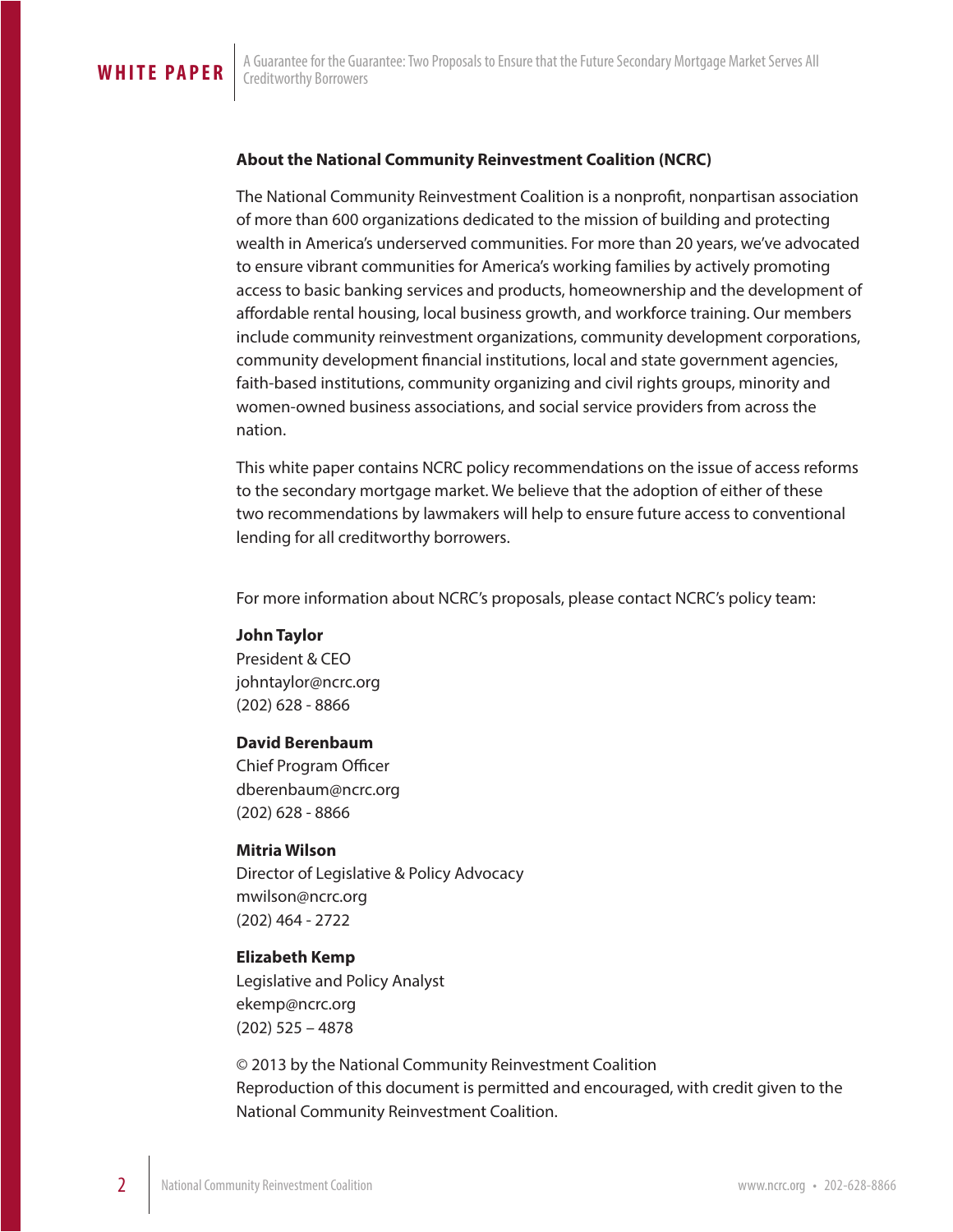## A Guarantee for the Guarantee: Two Proposals to Ensure that the Future Secondary Mortgage Market Serves All Creditworthy Borrowers

By Mitria Wilson, Josh Silver, and Elizabeth Kemp

## INTRODUCTION

Lately, there is a flurry of activity in Washington centered on reforming the secondary mortgage market. The activity has consisted of a series of papers and proposals by think tanks and advocacy groups,<sup>1</sup> legislative proposals from both the U.S. House of Representatives and U.S. Senate, $^2$  and even a pointed address by President Obama as part of the Administration's effort to turn the American public and Congress' focus back to the economy. The timing and amount of attention indicates the obvious: the debate over the future of America's mortgage market is taking shape right now.



### **Table 1: A Growing Government Footprint4**

So far, each of the reform proposals has focused on two primary aims: (1) reducing the scale of government involvement in housing finance and increasing private capital requirements as a means for minimizing taxpayer risk; $3$  and (2) ensuring that an adequate supply of mortgage capital remains available in the primary market so that Americans can continue to realize the dream of homeownership.

Yet, despite all the discussion, an omission from these considerations remains glaring.

Little, if any, detailed attention has been paid to addressing the need to provide affordable, conventional mortgage credit to the full spectrum of America's creditworthy borrowers<sup>5</sup>—including millenials, working-class people, rural residents, and minorities. The National Community Reinvestment Coalition believes that this omission renders the current proposals lacking.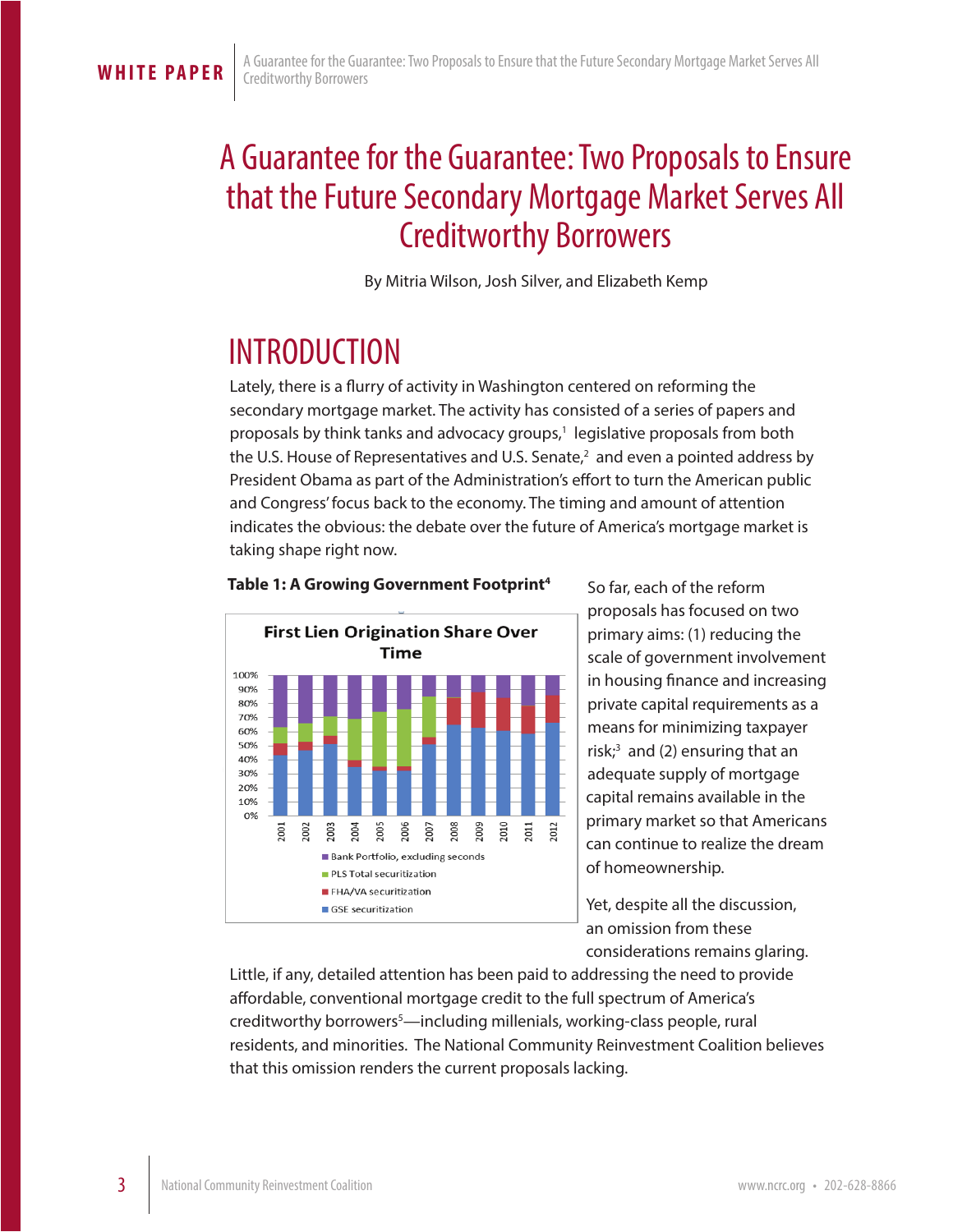Over the next ten years, more than seven out of ten net new households created in the United States will fit within the aforementioned categories.6 That number is only projected to grow in the years that follow.<sup>7</sup> In a healthy market, first-time borrowers constitute approximately 50 percent of buyers.8 Thus, today—and in the future questions of providing access to these growing communities are more important than ever.

Past experience demonstrates that, without an effective policy mechanism that encourages lenders and investors to serve the full range of creditworthy mortgage borrowers, underwriting criteria grows increasingly strict—cutting off access to conventional lending for many creditworthy individuals. This phenomenon, known as market creaming, leads to private institutions and even the nation's government-

sponsored enterprises— Fannie Mae and Freddie Mac largely ignoring the mortgage capital needs of most Americans. For example, in 2012, Fannie Mae and Freddie Mac required FICO credit scores as high as 769.<sup>9</sup> Yet, barely one in five households in the United States actually has a credit score high



enough to meet that requirement.<sup>10</sup> The result is that most Americans face incredible difficulty getting a conventional mortgage loan in today's market. **Table 2. Tighter Underwriting Requirements** <sup>12</sup>

Recent headlines suggest that traditionally underserved borrowers will be facing even more difficulty soon. According to news reports, Fannie Mae may curb its program that purchases mortgages that require a minimum downpayment of only 3 percent.<sup>11</sup> Freddie Mac's remaining programs require a 5 percent downpayment. Yet, the reality is that many millenials, minorities, and working-class Americans—the buyers of America's future—are often unable to come up with large downpayments.

With demographics, stagnant wages, and growing student loan debt indicating that a significant majority of new households in the U.S. will fit within these traditional affordable housing categories, a mortgage reform proposal that does not address the need for the conventional mortgage market to actively serve these communities all but guarantees that either the government will continue to dominate housing finance or America will become a nation of renters. Yet, despite these stark realities, none of the existing reform proposals make any clear commitment to ensuring access to conventional lending for the full scope of America's creditworthy borrowers.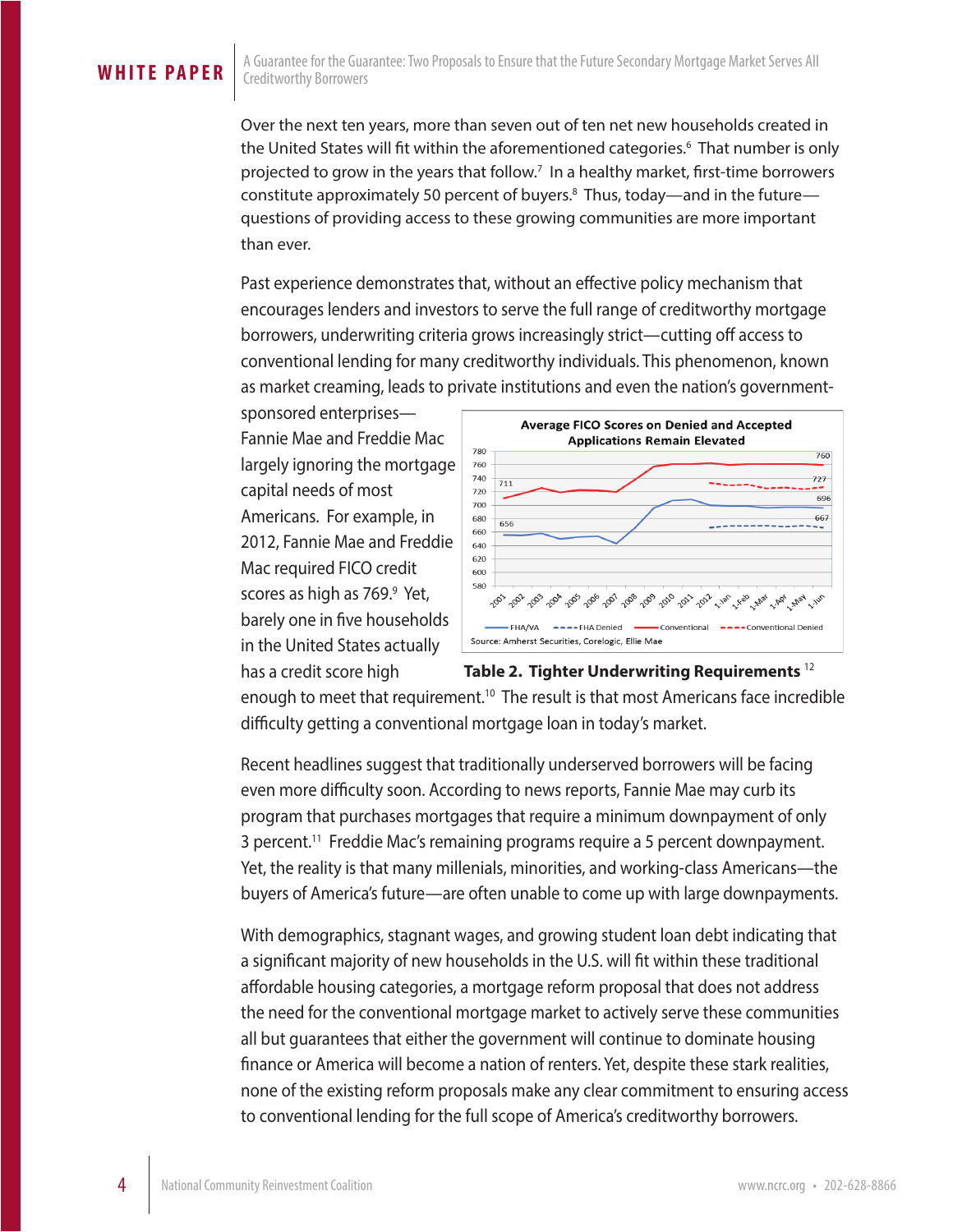### **WHITE PAPER**

Access to credit can no longer be a discussion put off for later. This issue is far too important and the need is far too significant and immediate to ignore.

Accordingly, in this white paper, the National Community Reinvestment Coalition introduces two proposals designed to promote access and ensure that the future secondary mortgage market serves all creditworthy borrowers:

**Proposal One:** A *Status Quo Access Model* that applies the existing requirements of Fannie Mae and Freddie Mac's affordable housing goals to any future secondary market entity; or, alternatively

**Proposal Two:** An *Incentive Model* that introduces a sliding-cost scale that varies based on a secondary market entity's business activities that address unmet housing needs. The cost would apply to either: (1) an affordable housing assessment, or (2) the government guarantee.

At the end of the day, the need to integrate an access-driven policy mechanism into any proposed secondary market reform is a matter of basic accountability to American taxpayers. Private financial institutions do not have to seek a government guarantee for their mortgage-backed securities, but, when they do, they should at least be obligated to serve the full scope of America's creditworthy taxpayers.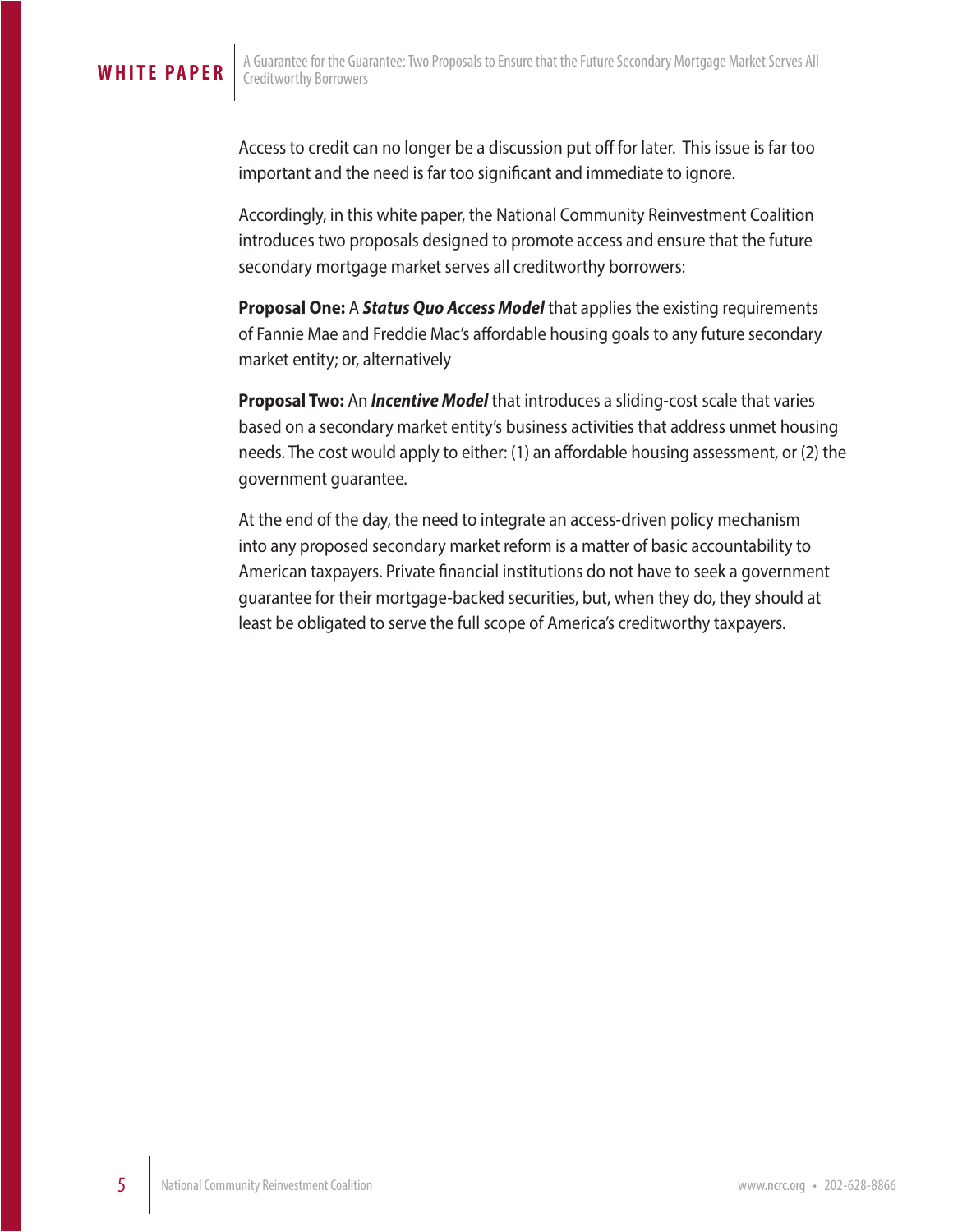## ACCESS PROPOSAL ONE: The Status Quo Access Model

Under the Status Quo Access model, Fannie Mae and Freddie Mac's existing affordable housing goals would remain a requirement for any future secondary market entity that uses a government guarantee. Specifically, the regulator would set minimum percentages as goals and sub-goals for each secondary market entity. The goals would specifically address the entity's business activity in low-income, moderate-income, and underserved geographic areas. As a condition for using the government guarantee, the entities would be required to meet and maintain the specified percentages of business activity in each of the three categories.

On an annual basis, the regulator would determine the minimum percentage within each category by considering: (1) national housing needs; (2) economic and demographic conditions; (3) the number of secondary market entities; (4) past performance on each goal; (5) the size of the corresponding primary mortgage market; and (6) the need to maintain the sound financial condition of the secondary market entities.

The appeal of the Status Quo Access model is that it preserves a tried and true mechanism, Fannie Mae and Freddie Mac's affordable housing goals. In 2012 alone, the goals supported accessibility by generating \$267 billion in lending in traditionally underserved communities. In the past, affordable housing goals produced millions of well-performing loans that allowed many of America's rural, minority, and workingclass families to achieve the dream of homeownership. Therefore, keeping these goals would ensure that the secondary mortgage market of the future serves all creditworthy individuals.

### **Debunking the Myth**

When controlling for all credit risk factors, Fannie Mae and Freddie Mac's affordable housing goal loans demonstrate no appreciable difference in default risk. Despite this fact, critics of affordable-housing goals continue to peddle the false claim that the goals caused Fannie and Freddie's financial woes. Many scholars, financial regulators, and executives at Fannie and Freddie have publicly stated that this claim is untrue. Even some vocal critics of Fannie and Freddie and government intervention in housing markets generally have expressly rejected the allegation:

"The affordable-housing goals are a wonderful excuse ... The goals are even blamed by some conservatives, who see them as credit allocation, and overlook the special privileges conferred on the GSEs by their federal charters which create something close to a federally sponsored duopoly in the mortgage market. But this convenient explanation doesn't fit the facts. The GSEs began buying subprime mortgage-backed securities (MBS) heavily in 2002. Their purchases of subprime MBS doubled between 2002 and 2003, and doubled again in 2004 – from \$38 billion to \$81 billion to \$176 billion. All this happened before the housing goals were changed in 2005. After the new goals went into effect, their subprime MBS purchases actually declined ... If the affordable-housing goals don't account for the GSEs' behavior, what does? The best explanation is the simplest: The GSEs badly misjudged the risk of subprime mortgages."

– John Weicher, a Senior Fellow at the Hudson Institute and a former Assistant Secretary for Housing at HUD, "The Affordable<br>Housing Goals, Homeownership, and Risk: Some Lessons from Past Efforts to Regulate the GSEs," Nat 2008.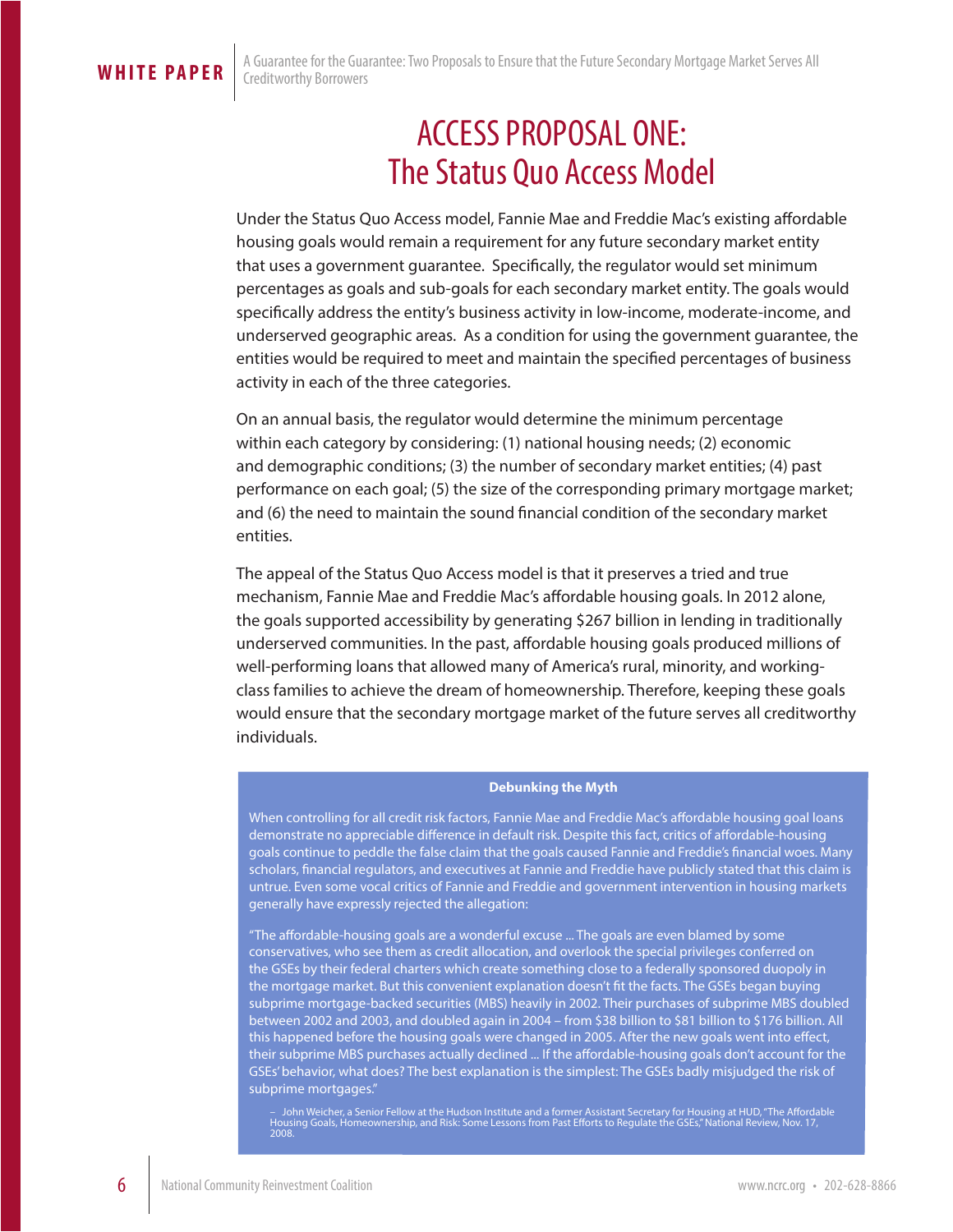## ACCESS PROPOSAL TWO: The Incentive Model

If a private financial institution would like to use the full faith and credit of the U.S. government to remove credit risk from its mortgage-backed securities (MBS), it seems logical that the institution should have an affirmative obligation to serve the full scope of creditworthy U.S. households with conventional lending. After all, the government is guaranteeing the mortgage-backed securities by pledging the tax dollars of these very same Americans. Yet, a fresh opportunity to consider the issue of promoting accessibility in the secondary mortgage market suggests that there are multiple mechanisms and/or policy tools that could ensure accountability. In this second proposal, NCRC considers the possibility of creating an incentive-based structure to ensure that entities address unmet housing needs.

### **I. Creating an Incentive Model by Introducing a Sliding-Cost Scale**

Our second proposal includes both a tangible duty to serve all creditworthy borrowers and an incentive-based pricing scale. The model consists of a sliding scale, which, by definition, is a variable scale where specified costs fluctuate in response to changes in some other factor, standard, or condition. In the proposal and each of the representations below, the variable cost paid by the secondary market entity is tied to its commitment to purchasing and securitizing mortgages for a broad and diverse set of borrowers, especially mortgages that address identified unmet housing needs. The logic is that the more an entity supports unmet housing needs, the less costs it should incur when accessing the government guarantee. The proposed model, and its various representations, are all designed to fit within any regulatory structure, including the Federal Mortgage Insurance Corporation described in the Corker-Warner GSE reform bill.

However, the model does rest upon two notable assumptions. The first assumption is that a reformed secondary mortgage market will include a government guarantee, whether implicit or explicit. The second assumption is that, in addition to a government guarantee, a reformed secondary mortgage market will require secondary market entities to contribute funding to the Housing Trust Fund, Capital Magnet Fund, and any newly created fund focused on affordable housing. For example, both the Urban Institute and the Center for American Progress have endorsed the creation of a Market Access Fund.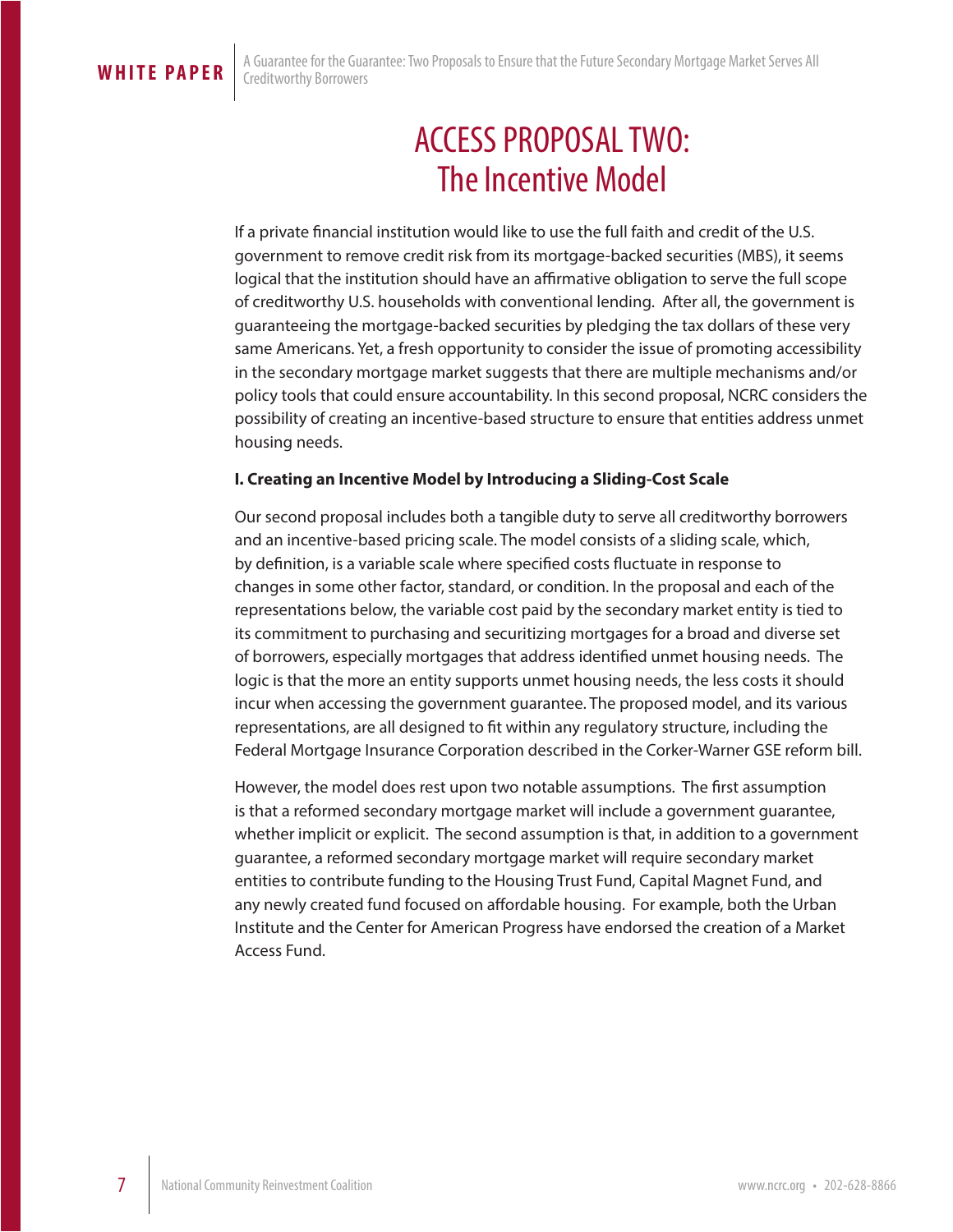## Option 1: Attaching a Sliding Scale to the Cost of the Affordable Housing Assessment

In Option 1, the total cost to a secondary–market entity would include the cost of the guarantee and the cost of an affordable housing assessment. The cost of the guarantee would be fixed, while the cost of the assessment would be variable within a set range. To create an incentive that ensures the entire market of creditworthy borrowers and renters are served, secondary market entities would be able to reduce their total costs under the assessment by securitizing a greater number of loans that addressed unmet housing needs identified by the regulator. Any resulting funds from the assessment would be distributed to the Housing Trust Fund, the Capital Magnet Fund, and the Market Access Fund.



THE PERCENTAGE OF LOANS IN MBS THAT ADDRESS UNMET HOUSING NEEDS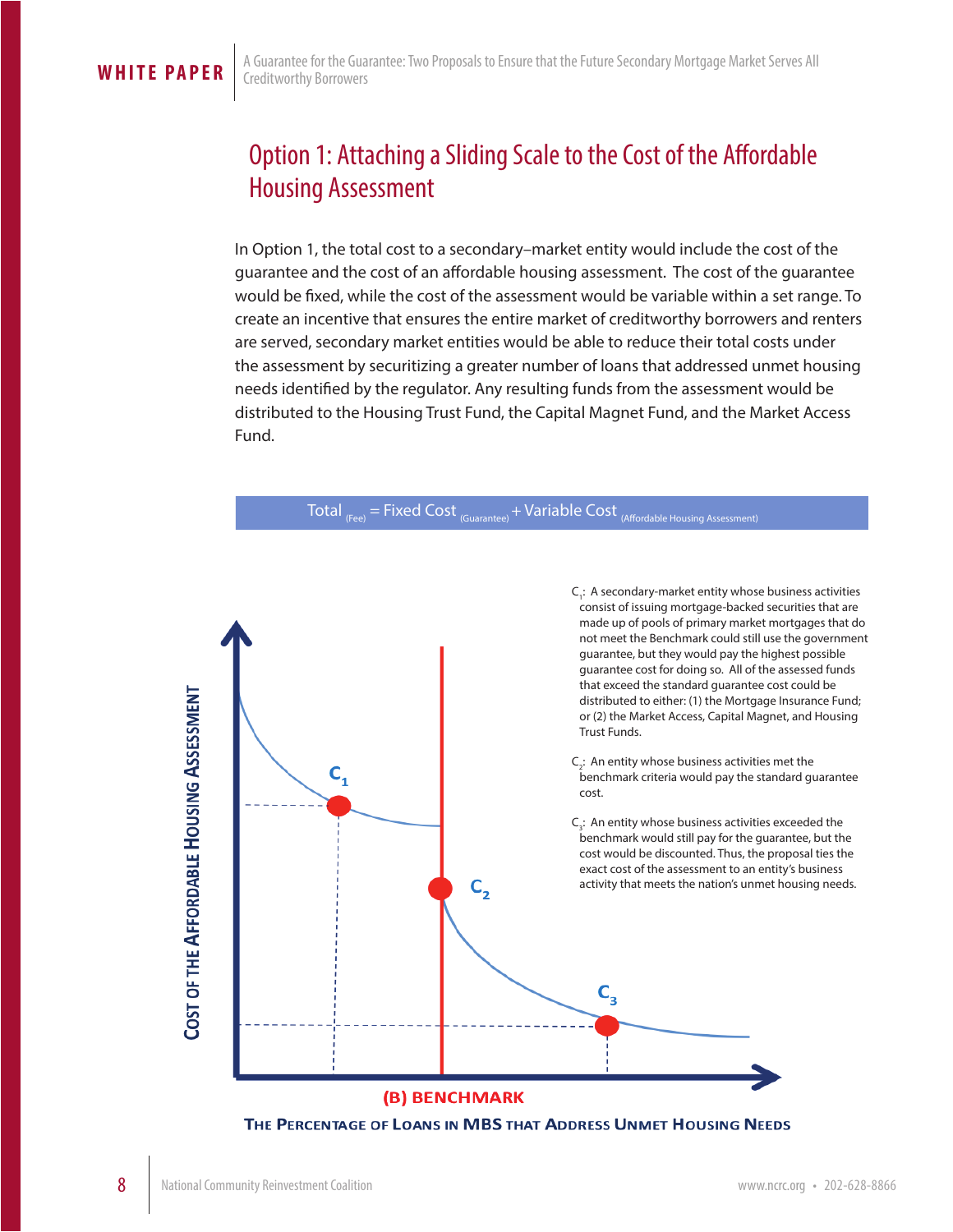## Option 2: Applying a Sliding Scale to the Cost of the Guarantee

Under Option 2, a secondary market entity would pay a fixed cost for the affordable housing assessment, but the guarantee fee would be a variable cost, with a fixed basis-point ceiling and floor. Secondary market entities would be able to reduce the total costs of the guarantee by securing a greater number of loans that addressed regulator identified unmet housing needs. This would help to ensure that the entire market of creditworthy borrowers and renters are served. Any funds accumulated above the standard guarantee rate could be distributed to either:

(1) the Housing Trust Fund, the Capital Magnet Fund, and the Market Access Fund; or

(2) the Mortgage Insurance Fund.



THE PERCENTAGE OF LOANS IN MBS THAT ADDRESS UNMET HOUSING NEEDS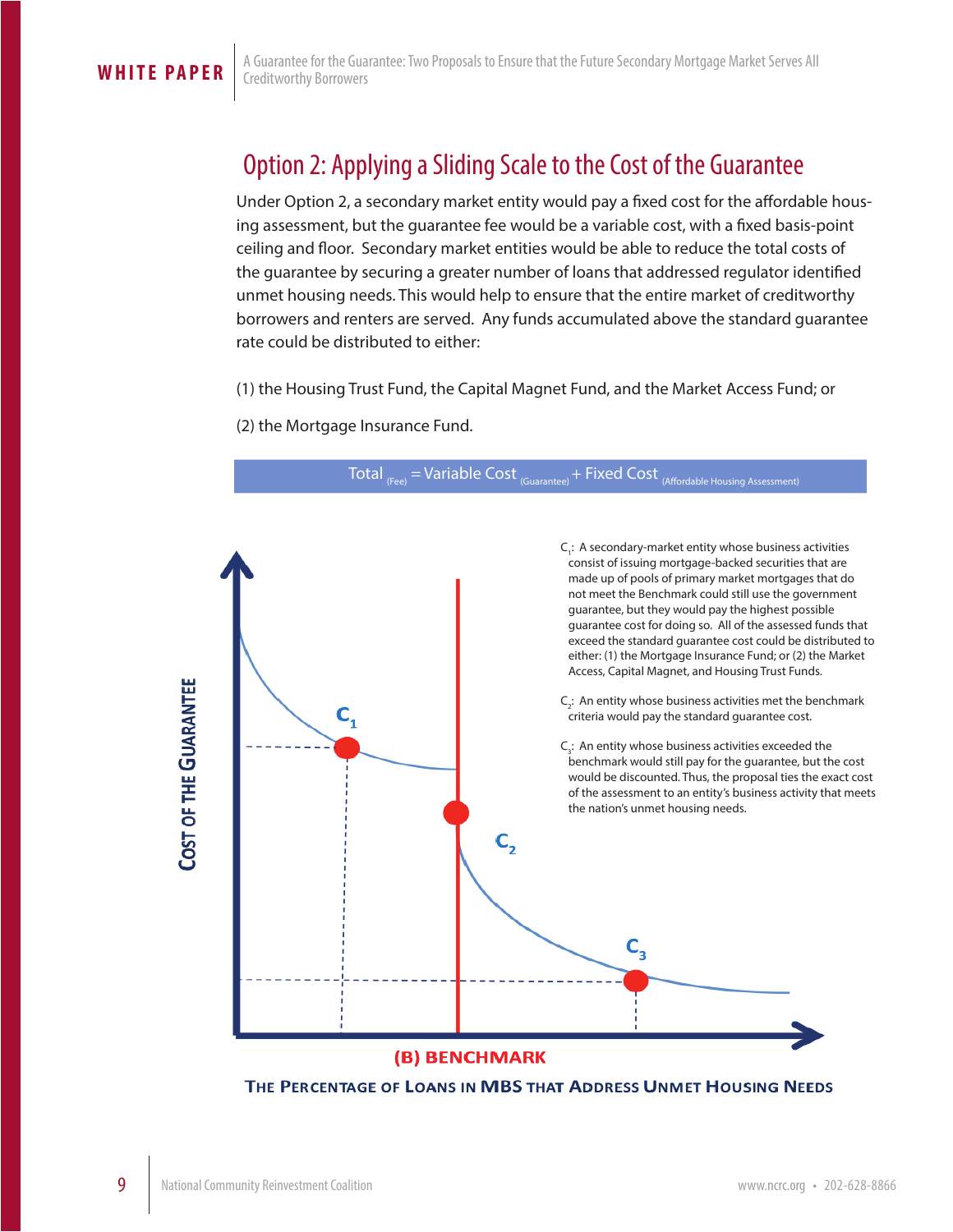An incentive-driven model creates a win for every player: 1) Consumers win because this model incentivizes entities to securitize loans for every creditworthy borrower; 2) Lenders win because conventional mortgage credit remains accessible for a broad and growing base of consumers; and 3) secondary market entities win because they are in control of their own fees and risk assessments related to addressing unmet housing needs, empowering them to make business decisions that best fit their particular model.

### **II. Calculating the Benchmark**

For an incentive-based sliding scale to be effective, is must be paired with a performance benchmark that is reflective of the unmet housing needs in our communities. That benchmark must be achievable while promoting access to all creditworthy borrowers.

### *What are Performance Benchmarks and How Would they be Determined?*

A sound benchmark sets the standard for performance. It is a reflection of need, ability, and ambition and it must be the result of a thoughtful process.

Calculating a performance benchmark is not a quick or simple process. It is necessary to identify and understand the kind of information that will be most valuable for determining appropriate measurements.

By creating performance benchmarks, these values will also encourage other approved securitizing entities to emulate the performance of entities that excel in serving traditionally underserved populations, and to learn how they perform and why, and then establish their own competitive benchmarks.

For purposes of the Incentive model, the benchmark would be expressed as a percentage of loans in mortgage-backed securities that address the unmet housing needs identified by the regulator. In order to develop the benchmark(s) for the incentive model, the regulator would consider the following factors: (1) the size of the corresponding primary mortgage market; (2) the number of approved secondarymarket entities; (3) an evaluation of unmet housing needs; (4) past performance on benchmarks; and (5) the safety and soundness of the secondary-market entities. The regulator would reset benchmarks every two years.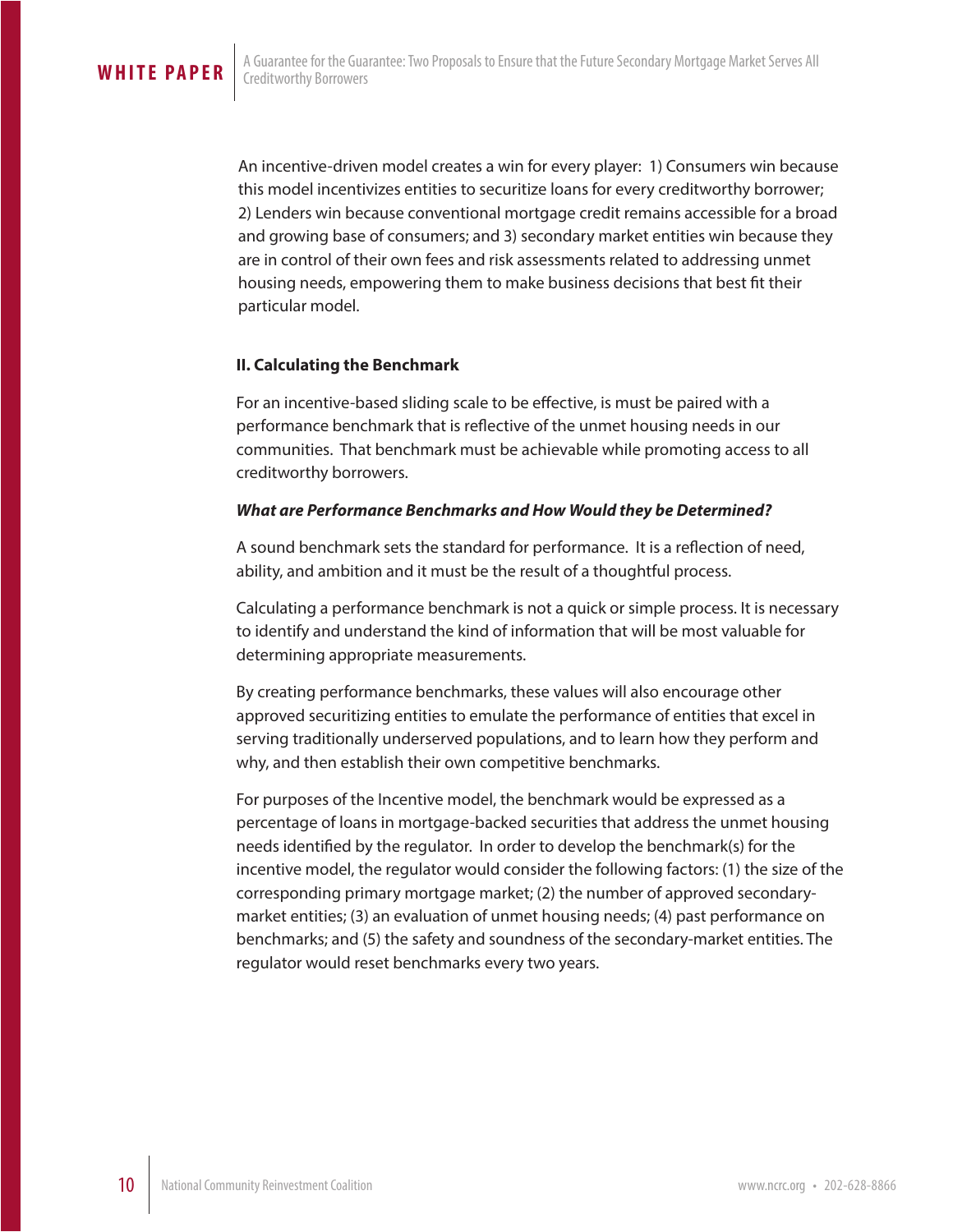### *Constraints on the Market*

The regulator's process for creating benchmarks would start with projections of the size of the mortgage market for the next benchmarking cycle, as well as an estimate of the total number of approved secondary market entities. In order for an incentive model to achieve the desired effect, the established benchmark must be attainable for secondary market entities. Moreover, since the number of loans produced by the primary market serves as a hard constraint, some entities will perform better than their peers by financing a higher percentage of loans for target populations than their peers while others will be financing a lower percentage than their peers. This understanding will influence the particular benchmark chosen and inform the incentive pricing structure.

### *Evaluation of Unmet Housing Needs*

Regulators should complete a housing needs analysis. To successfully evaluate unmet housing needs, regulators will need to consider current and future economic and demographic data, in addition to considering input from a public participation process.

A demographic analysis would identify priority housing and credit needs for certain populations and/or geographical areas.13 A lack of credit availability in rural areas, for example, may prompt the regulator to designate rural lending as an unmet housing need. Likewise, a demographic increase in racial minorities may elevate efforts to reduce racial disparities in access to credit and close homeownership gaps. On the other hand, if certain barriers to access have been alleviated for a group and that group is diminishing in population, the regulator may elect to not create a benchmark for that group. The key point is that the regulator would have the flexibility to highlight varying priorities in future years and would be free from explicit statutory constructs. Because there are a variety of unmet housing needs, the regulator can either establish separate benchmarks for each population group to be targeted or it can create one benchmark, which could be a weighted average of benchmarks for each group.

To make this public participation process as meaningful as possible, the insuring entity should present its evaluation and benchmarks in a clear and understandable manner that includes a well-written executive summary and meaningful graphs, tables, and maps. Additional material, including substantive discussions of needs assessments and economic forecasting, should be placed in an appendix. In the past, the U.S. Department of Housing and Urban Development and the Federal Housing Finance Agency have presented their proposed Affordable Housing Goals in documents that were dense, long, and difficult for the public to process and understand.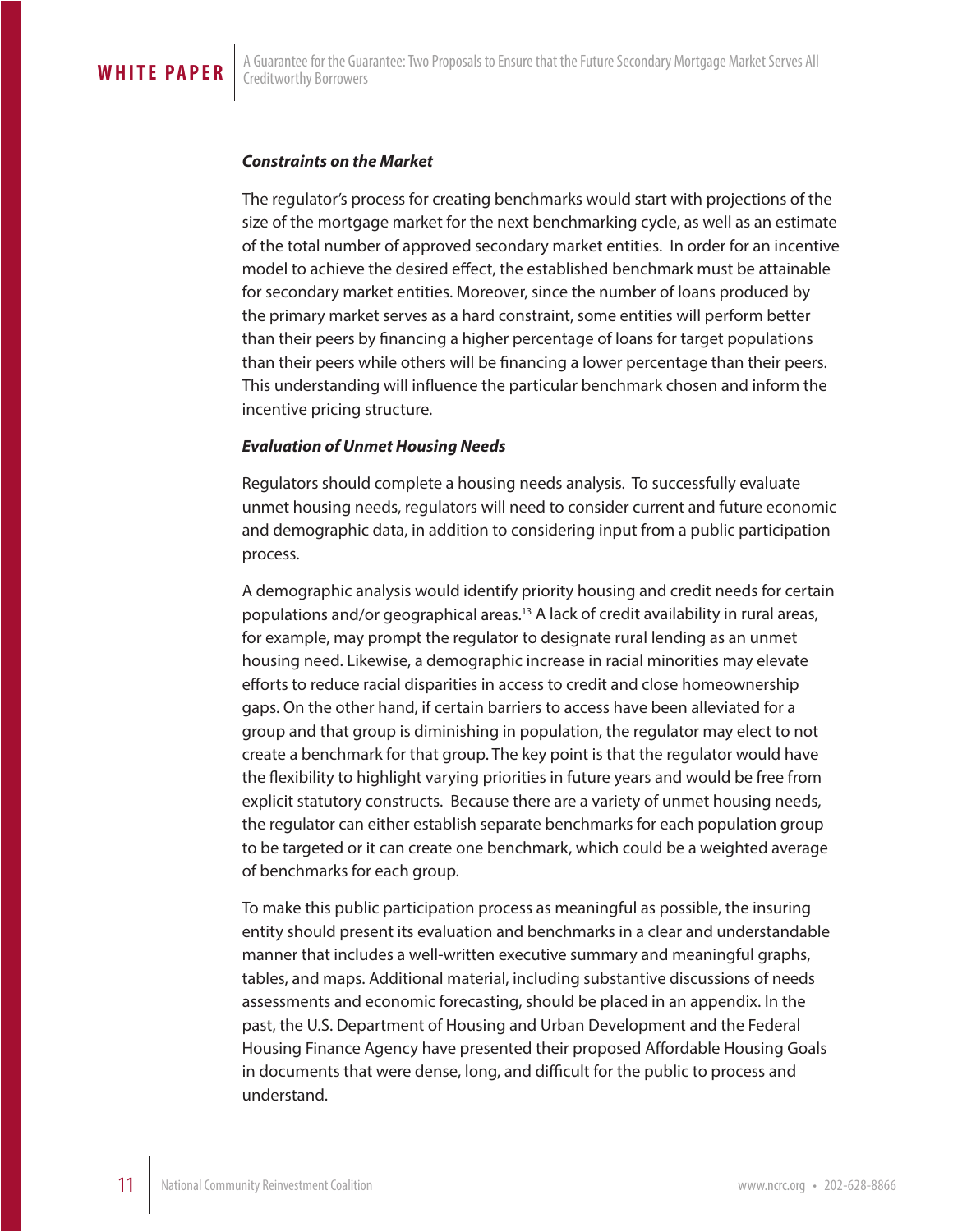**WHITE PAPER** 

A repeating cycle of evaluations and strategic plans that encourages public input creates a rigorous and flexible accountability mechanism. It encourages the entities to be creative in addressing emerging housing and credit needs. It can initiate a rigorous dialogue among entities, lenders, regulatory agencies, and the general public using objective and evolving performance measures regarding how best to address housing and credit needs. This sustained dialogue is missing in current evaluations of financial institutions and is imperative to improving access to credit for affordable housing.

### *Past Performance and Economic Conditions*

Once the target population groups have been identified, the regulator would use Home Mortgage Disclosure Act data and other publicly available data to assess the past performance of the secondary market entities as a factor for determining benchmarks. Entities would be compared against each other and the primary market in terms of percentages of loans financed for the population groups to be targeted by the benchmarks. In this analysis, the regulator would consider carefully that not every entity can be the market leader.

The regulator would couple its analysis of past performance with an analysis of future economic conditions. Even if the regulator analyzed several past years of data, the regulator cannot assume that percentages of loans financed by entities for the targeted population groups will be the same in future years. If future years are likely to benefit from an economic expansion, the percentages of loans financed for targeted population groups could probably increase. In contrast, if future years are likely to experience a recession or slower growth, the percentages of loans financed would probably decline. In its final selection of benchmarks for various population groups, the regulator would take into account its assessment of future economic conditions. Fortunately, the existing affordable housing goals required by law have been shown to be safe. They did not play a role in the recent financial collapse. Their performance demonstrates that it is possible to create a structure that is able to meet the needs of all creditworthy borrowers without contributing to market or entity instability.

#### **Metropolitan and Rural Considerations**

The incentive model would create national benchmarks. While national benchmarks are necessary, it is also imperative to ensure a minimal level of performance in the metropolitan areas and rural communities where each secondary market entity has a significant share of the market.

### **Regional Assessment**

As part of its evaluation, the regulator should review an entity's performance in their major metropolitan and rural markets. The regulator should identify those metropolitan areas and rural counties where the entities are significantly trailing their peers and the primary market and in which the regulator believes that the entity can feasibly improve their performance.

### **Strategic Evaluations**

The regulator would then require the entity to develop a strategic plan for demonstrating progress. Specifically, the entity would indicate how it would improve performance in the identified markets. The strategic plan could also include the entity's proposals generally about how the entity will serve priority housing needs through innovative underwriting or product approaches and creative partnerships with lending institutions and nonprofit community organizations.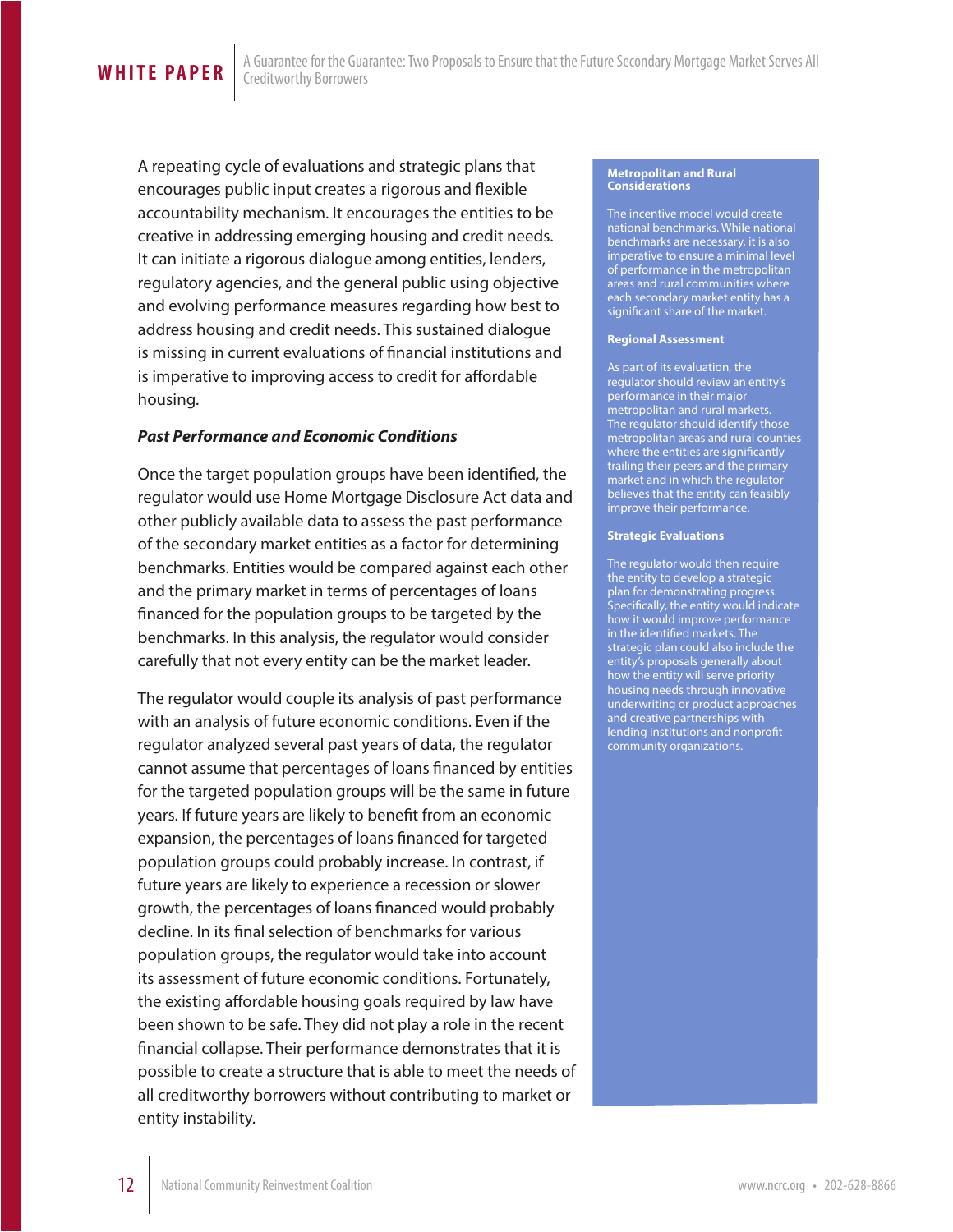## **CONCLUSION**

Protecting mortgage access for all creditworthy borrowers strengthens our communities and our nation as a whole. The shape of the secondary market will play a significant role in dictating access to mortgage credit for almost every household in this country. Establishing an affirmative obligation to serve the full spectrum of creditworthy borrowers with conventional lending is an important step for ensuring equal opportunity for consumers and accountability for private financial institutions that seek a federal guarantee.